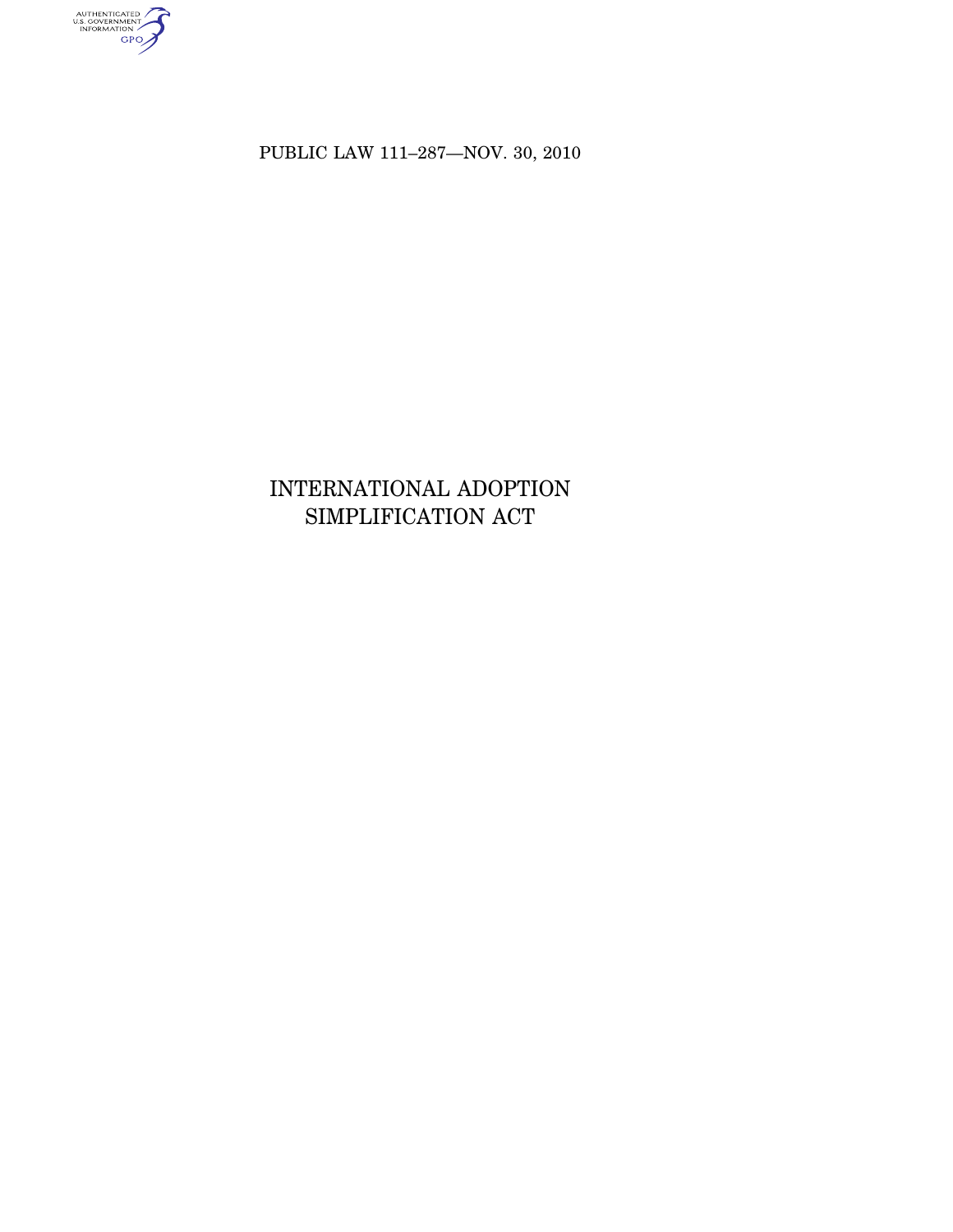# Public Law 111–287 111th Congress

## An Act

Nov. 30, 2010 [S. 1376]

To restore immunization and sibling age exemptions for children adopted by United States citizens under the Hague Convention on Intercountry Adoption to allow their admission into the United States.

*Be it enacted by the Senate and House of Representatives of the United States of America in Congress assembled,* 

International Adoption Simplification Act. 8 USC 1101 note.

#### **SECTION 1. SHORT TITLE.**

This Act may be cited as ''International Adoption Simplification Act''.

### **SEC. 2. EXEMPTION FROM VACCINATION DOCUMENTATION REQUIRE-MENT.**

Section  $212(a)(1)(C)(ii)$  of the Immigration and Nationality Act  $(8 \text{ U.S.C. } 1182(a)(1)(C)(ii))$  is amended by striking "section  $101(b)(1)(F)$ ," and inserting "subparagraph  $(F)$  or  $(G)$  of section  $101(b)(1)$ ;".

#### **SEC. 3. SIBLING ADOPTIONS.**

Section 101(b)(1)(G) of the Immigration and Nationality Act  $(8 \text{ U.S.C. } 1101(b)(1)(G))$  is amended to read as follows:

> $C'(G)(i)$  a child, younger than 16 years of age at the time a petition is filed on the child's behalf to accord a classification as an immediate relative under section 201(b), who has been adopted in a foreign state that is a party to the Convention on Protection of Children and Co-operation in Respect of Intercountry Adoption, done at The Hague on May 29, 1993, or who is emigrating from such a foreign state to be adopted in the United States by a United States citizen and spouse jointly or by an unmarried United States citizen who is at least 25 years of age, Provided, That—

''(I) the Secretary of Homeland Security is satisfied that proper care will be furnished the child if admitted to the United States;

''(II) the child's natural parents (or parent, in the case of a child who has one sole or surviving parent because of the death or disappearance of, abandonment or desertion by, the other parent), or other persons or institutions that retain legal custody of the child, have freely given their written irrevocable consent to the termination of their legal relationship with the child, and to the child's emigration and adoption;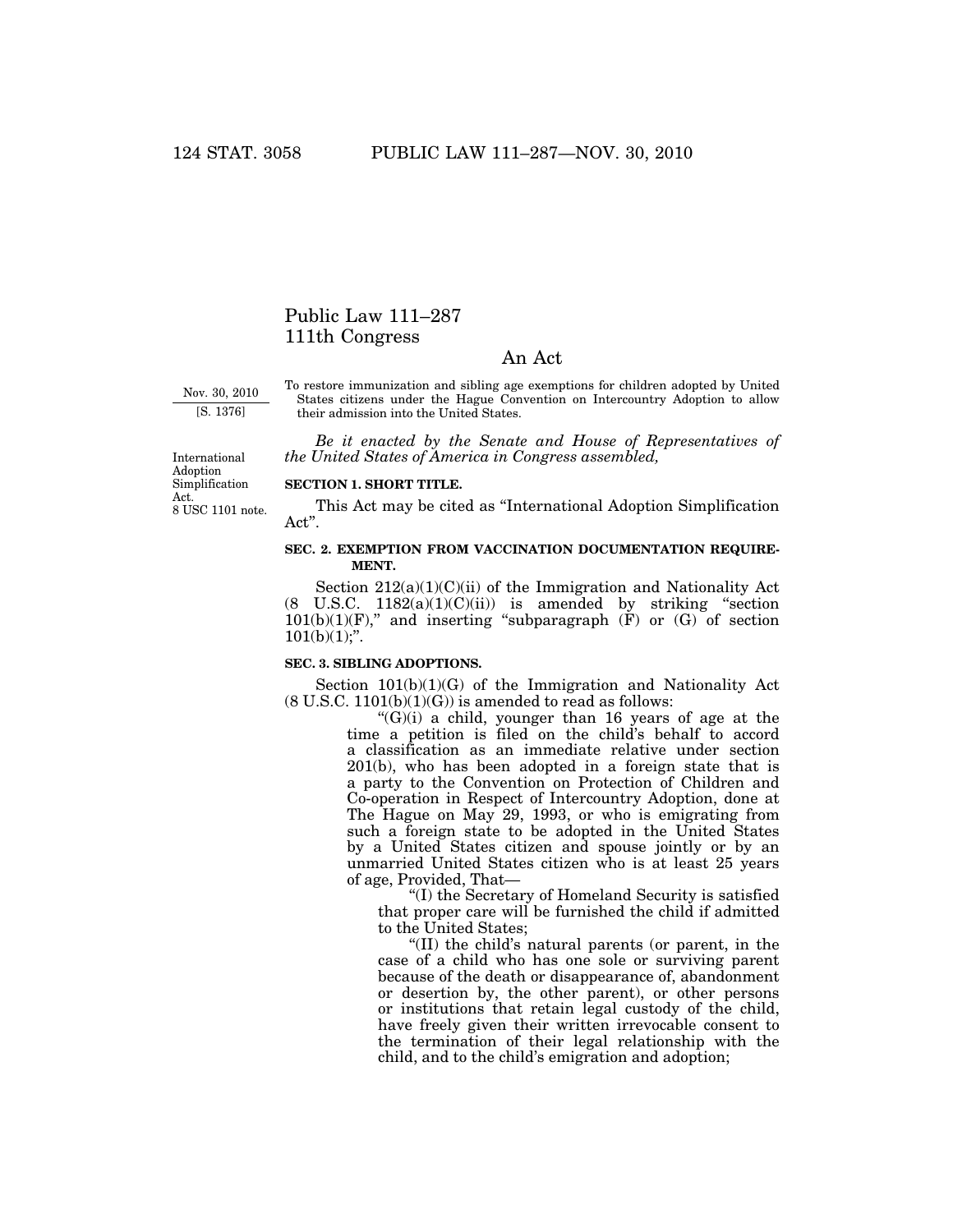''(III) in the case of a child having two living natural parents, the natural parents are incapable of providing proper care for the child;

 $\sqrt[\text{i}]{\text{IV}}$  the Secretary of Homeland Security is satisfied that the purpose of the adoption is to form a bona fide parent-child relationship, and the parentchild relationship of the child and the natural parents has been terminated (and in carrying out both obligations under this subclause the Secretary of Homeland Security may consider whether there is a petition pending to confer immigrant status on one or both of such natural parents); and

" $(V)$  in the case of a child who has not been adopted—

"(aa) the competent authority of the foreign state has approved the child's emigration to the United States for the purpose of adoption by the prospective adoptive parent or parents; and

"(bb) the prospective adoptive parent or parents has or have complied with any pre-adoption requirements of the child's proposed residence; and

"(ii) except that no natural parent or prior adoptive parent of any such child shall thereafter, by virtue of such parentage, be accorded any right, privilege, or status under this chapter; or

''(iii) subject to the same provisos as in clauses (i) and (ii), a child who—

''(I) is a natural sibling of a child described in clause (i), subparagraph  $(E)(i)$ , or subparagraph  $(F)(i)$ ;

''(II) was adopted abroad, or is coming to the United States for adoption, by the adoptive parent (or prospective adoptive parent) or parents of the sibling described in clause (i), subparagraph (E)(i), or subparagraph  $(F)(i)$ ; and

''(III) is otherwise described in clause (i), except that the child is younger than 18 years of age at the time a petition is filed on his or her behalf for classification as an immediate relative under section  $201(b)$ .".

## **SEC. 4. EFFECTIVE DATE.**

(a) IN GENERAL.—Except as provided in subsection (b), the amendments made by this Act shall take effect on the date of the enactment of this Act.

(b) EXCEPTION.—An alien who is described in section  $101(b)(1)(G)(iii)$  of the Immigration and Nationality Act, as added by section 3, and attained 18 years of age on or after April 1, 2008, shall be deemed to meet the age requirement specified in subclause (III) of such section if a petition for classification of the alien as an immediate relative under section 201(b) of the

8 USC 1101 note.

Deadline.